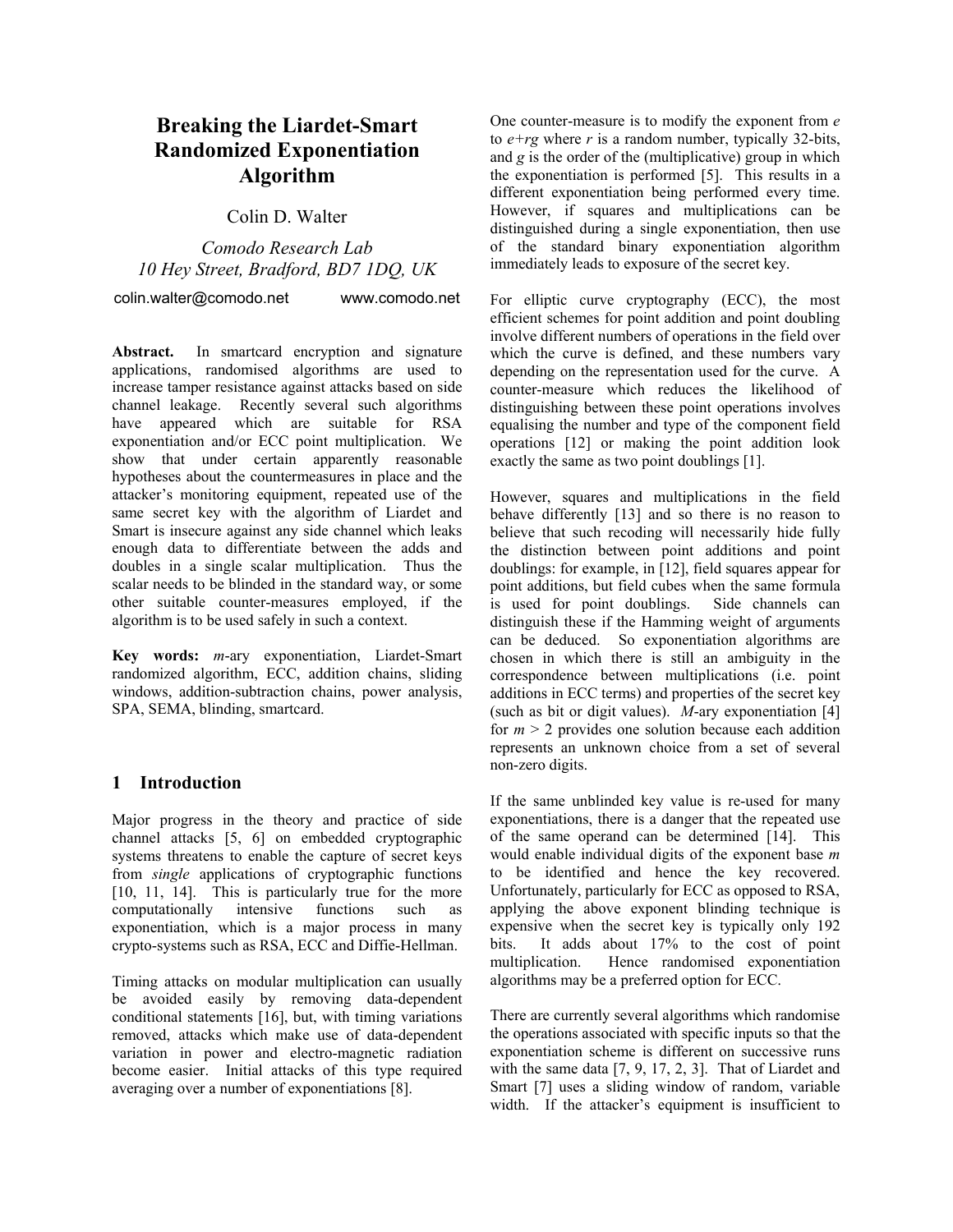obtain information from a single EC point multiplication, then it seems that averaging over different multiplications with the same key would dilute any data dependency in the side channel leakage. However, we will show here that if individual point multiplications do leak information about what operation is being performed, then the secret key can be obtained straightforwardly. Indeed, one might even be better off with *m*-ary multiplication.

We begin by recalling the algorithm and looking at various parameters which might be chosen to improve efficiency or security. Next, the assumptions about the attacker's equipment and cryptosystem countermeasures are outlined. These are initially quite tight to make the presentation of the attack easier. The attack starts with extracting a least significant digit, and then uses this repeatedly to reconstruct one possible representation for the secret key. An essential part of the discussion is an assessment of the probability that the attack can be completed successfully. Before concluding with some counter-measures and alternatives, we explain how the attack can still be performed in a more realistic environment where the side channel leakage is much poorer.

### **2 The Algorithm**

This section contains a brief outline of the (exponentiation) algorithm of Liardet and Smart. Because it generates an addition-subtraction chain rather than simply an addition chain, inverses have to be computed when it is applied. This means that applications to RSA cryptography are unlikely because of the expense of computing inverses. However, in elliptic curve cryptography (ECC), inverses are essentially for free. Hence, we will assume the algorithm is applied to an additive group, such as that formed by the points on an elliptic curve, and use appropriate terminology. Processing of the secret key *k* therefore produces a sequence of instructions which result in additions (*A*) and doublings (*D*) of group elements.

Suppose we wish to compute the element  $Q = kP$  for a given positive integer *k* (the secret key) and a given member *P* of some group *E*. As in *m*-ary exponentiation, Liardet and Smart pre-compute the odd multiples *iP* of *P* for integers  $i \in (-\frac{1}{2}m, \frac{1}{2}m]$  where  $m = 2<sup>R</sup>$ , and then employ the standard sliding windows technique but with a window which has a random width showing up to *R* bits. In other words, *k* is recoded to obtain digits  $k_i$  ( $0 \le i \le n$ ) which are determined using a randomly-chosen variable base *mi* which divides *m*.

The digits are chosen in the order  $k_0$ ,  $k_1$ , ...,  $k_n$  and the digit representation  $k_n k_{n-1} \dots k_1 k_0$  satisfies

$$
k = ((...(k_n)m_{n-1}+k_{n-1})m_{n-2}+...m_1+k_1)m_0+k_0
$$
 (1)

The group element multiplication processes these digits from most to least significant following the related scheme defined by

$$
kP = m_0(m_1(...m_{n-2}(m_{n-1}(k_nP)+k_{n-1}P)+...)+k_1P)+k_0P
$$
 (2)

#### **2.1 Code for the Key Recoding**

More explicitly, if minmod is the function which returns a residue of minimal absolute value, the algorithm for choosing the digits is this:

RANDOMISED SIGNED *m*-ARY WINDOW DECOMPOSITION [7]:

$$
i \leftarrow 0 ;
$$
\nWhile k > 0 do\n{ If (k mod 2) = 0 then\n { m<sub>i</sub> ← 2 ;\n k<sub>i</sub> ← 0 ;\n } \n else\n { Randomly choose base m<sub>i</sub> ∈ {2<sup>1</sup>,2<sup>2</sup>,..., 2<sup>R</sup>} ;\n k<sub>i</sub> ← k minmod m<sub>i</sub> ;\n } \n} \n{ k ← (k-k<sub>i</sub>)/m<sub>i</sub> ;\n i ← i+1 ;\n}

Here, both 1 and 1 could be allowed as digits for base 1, but that involves the added complication of a random bit to decide which to select, and also (to avoid nontermination) restricting the choice to only 1 when *k* reaches 1. Our attack would work also in these circumstances with few changes.

#### **2.2 Efficiency Considerations**

There are still some parameters to be chosen in the algorithm. Varying these affects efficiency, but there are also security implications. As we see later, certain choices will increase the difficulty of mounting the attack, forcing, in particular, more samples to be required.

The value for *R* has the greatest effect on efficiency. In elliptic curve applications, subtraction may have the same cost as addition. Then it will be unnecessary to store the negative pre-computed multiples of the input point. So only space for  $2^{R-2}$  multiples is likely to be required. Increasing *R* improves speed, but with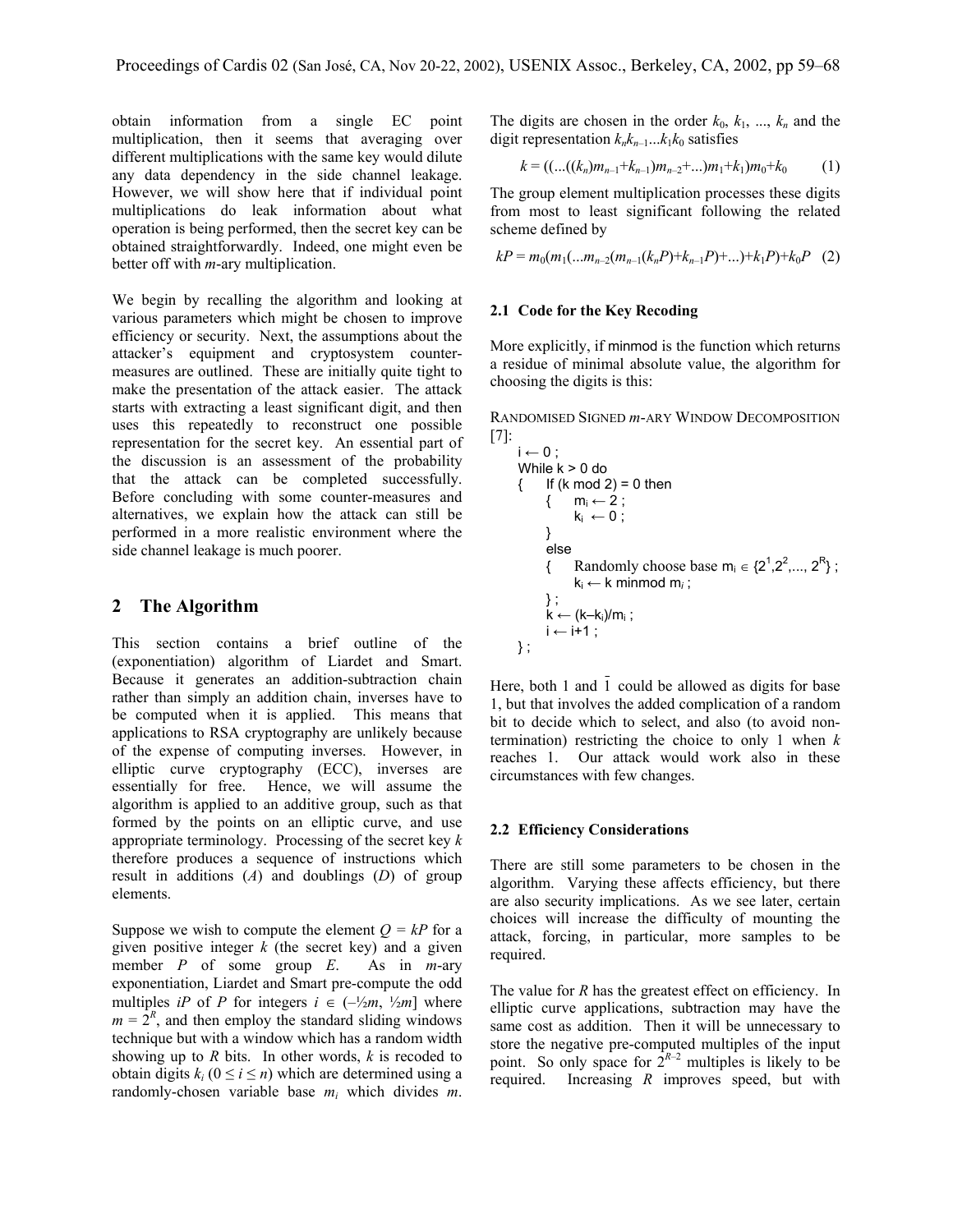diminishing returns for the space required for precomputed values.

No suggestions are made in [7] about how to choose the  $m_i$  randomly. A uniform distribution is not very efficient, and indeed perhaps the least secure under this attack. It is most efficient to make the maximum possible use of the pre-computed values by choosing the maximum base size  $2^R$  always. But, to maintain generality for later, suppose  $m_i = 2^j$  is chosen with probability  $p_i$  when k is odd and  $p_0 = 1$  is the probability of selecting base 2 when *k* is even.

Choosing  $p_R = 1$  means that  $m_i = 2^R$  whenever *k* is odd. This yields the usual *m*-ary sliding window method with fixed  $m = 2^R$ . Taking  $R = 1$  yields the usual binary "square-and-multiply" algorithm. However, such choices would remove any non-determinism from the sequence of point operations.

Observe that biasing in the choice of  $m_i$  does not change the uniformity in the distribution of residues  $k \text{ mod } m_i$  inherited from  $k$ , assuming  $k$  is randomly chosen. This means that every new key value *k* generated during the recoding retains the same random properties: in particular, residues modulo  $2<sup>j</sup>$  will be uniform for every key encountered.

### **3 The Attack**

#### **3.1 Introduction & Initial Hypotheses**

The purpose of randomised exponentiation algorithms is to frustrate side channel analysis by an attacker. In particular, they are counter-measures against using knowledge of the exponentiation process to extract the secret key *k*. Several different levels of leakage are possible, depending on the resources of the attacker. A poor signal-to-noise ratio (SNR) means that many samples have to be taken, and averaging the side channel leakage is one way of improving the SNR. So a critical parameter is whether or not the attacker's equipment is good enough for him to extract sufficient meaningful data from the side channel trace of a single scalar multiplication. If it is, then the standard key blinding described earlier suddenly fails to provide the data hiding protection afforded by averaging away local data dependencies. Improved equipment and laboratory techniques mean that this barrier might soon be breached without excessive expenditure [10, 11].

The categories of leakage which could be considered include the following:

- i) individual point operations can be observed on power, EM or other side channel traces;
- ii) point doublings and point additions can be distinguished from each other;
- iii) re-use of operands can be observed; and
- iv) operand addresses can be deduced.

Point (i) may hold simply because program instructions and data need to be fetched at the start of each point operation, and these cause different effects on the side channels than field operations. Point (ii) may then hold as a result of different patterns of field operations for point additions than for point multiplications. Properties (iii) and (iv) might hold as a result of being able to deduce Hamming weights of data and address words travelling along the bus.

additions. Randomisation prevents the obvious averaging of the traces of many point multiplications which was used in initial power analysis attacks on the binary "squareand-multiply" algorithm. Here every point multiplication determines a different sequence of doublings and With matched code for additions and doublings, averaging may hide the difference between the two operations because they are no longer separated in time, but in current implementations such averaging will certainly reveal the start and end of the individual point operations which make up the scalar multiplication.

The attack described here requires the SNR to be good enough to extract some useful data from single multiplications on the curve. Specifically, initially we assume that

- Adds and doublings can always be identified correctly and distinguished from each other using traces obtained from side channel leakage for a single point multiplication, and
- A number of traces are available corresponding to the same secret key value applied to different scalar multiplications.

Both of these hypotheses will be relaxed later to some extent, providing a more realistic scenario.

#### **3.2 Overview of the Attack & Notation**

The outline of the attack is as follows. For simplicity, by the first hypothesis,

Every trace can be viewed as a word over the alphabet {*A*,*D*}.

Every occurrence of an *A* (add) in the trace splits the word into a prefix and a suffix which correspond to two integers  $k_p$  and  $k_s$  that are precisely defined in terms of  $k$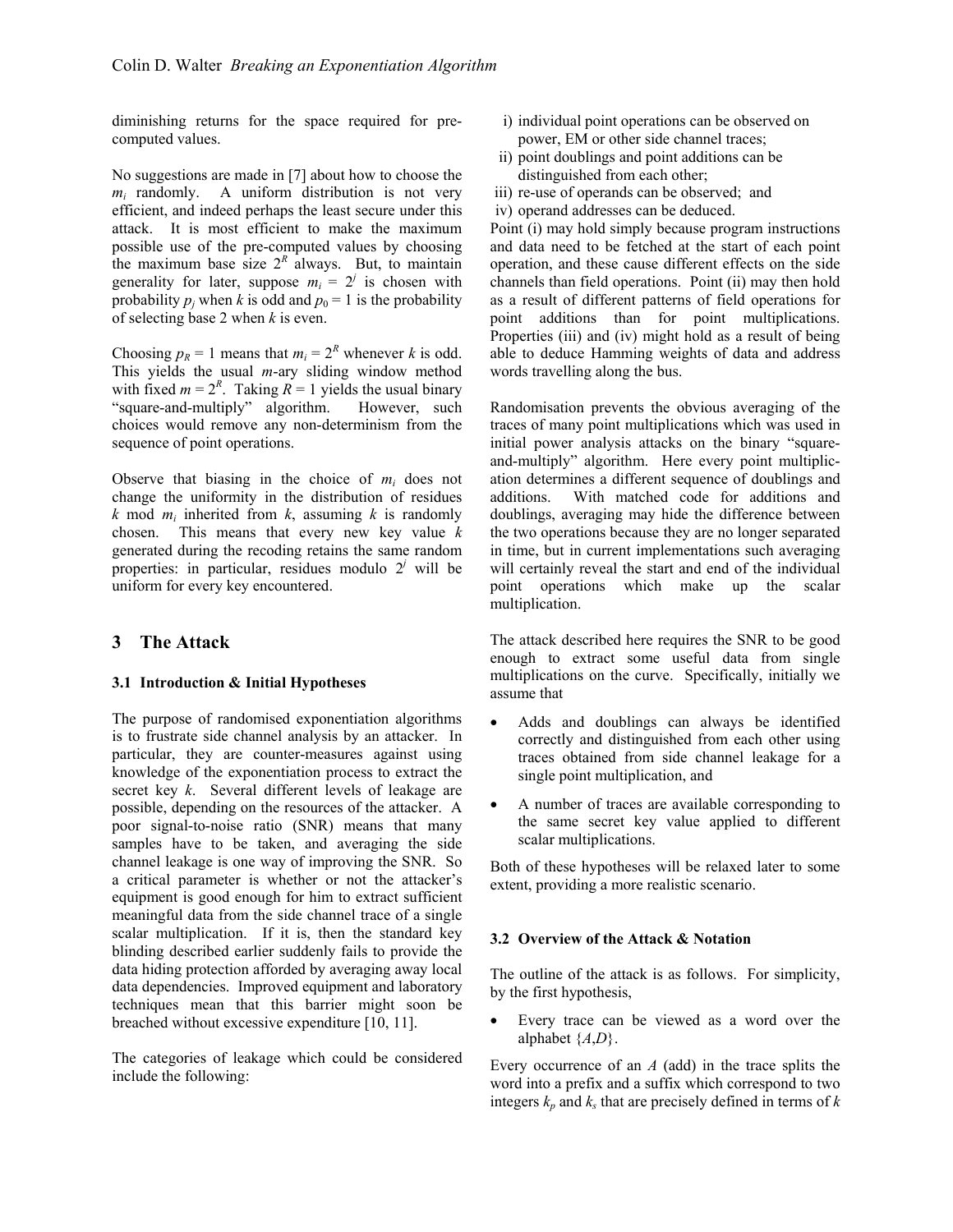and the position of *A* in the trace. All traces determine the same values to within  $\pm 1$ . By looking at the patterns to the left of a given *A*, one obtains the residue of  $k_p$  modulo a small power of 2, and hence a few bits of *k*. Repeating this for the position of each *A* enables all the bits of *k* to be recovered.

**Definition.** *The position of a specific instance of character A or D in a trace word is the number of Ds which are to the right of the selected character.* 

We will exploit a close relationship between positions in which *A* appears in traces and bits which are 1 in the corresponding position of the binary representation of *k*.

In order to be able to give examples, we fix the character order of words over {*A*,*D*} to correspond to a left-to-right processing order. Thus, the digit sequence  $1_20_2\overline{1}_40_4$ , with most significant bit on the left, is processed from most to least significant bit, i.e. from left to right, and so would result in the word *DADDDADD*. There are *A*s in positions 2 and 5, and *D*s in positions 0 to 5. In fact, every *A* is paired with a preceding *D* with the same position, and so one could view the *DA* combination as a single character. Then the position would correspond directly to a character index, counting from 0 at the right hand end, as in a binary representation.

The initial *DA* corresponds to the digit  $1<sub>2</sub>$  and might be omitted if efficient initialisation takes place instead. Assuming this is the case, we will delete any initial *D*s but leave the initial *A* as an unambiguous reminder that there is an initial digit to take into account. Thus words always commence with *A*. In the above example, *ADDDADD* will be the word corresponding to the given digit sequence.

#### **3.3 Properties of Key Digits**

We now look at the sequence of digits generated by the Liardet-Smart algorithm. The notation used here is the same as for a fixed base, and many standard properties have analogues.

**Lemma 1.** *Suppose*  $k_n k_{n-1} \dots k_1 k_0$  *is a digit representation of k generated by the Liardet-Smart algorithm, with sequence*  $m_n$ ,  $m_{n-1}$ , ...,  $m_1$ ,  $m_0$  *of bases. For some i*, let  $k_p^{(i)}$  *denote the integer corresponding to the prefix knkn*–1...*ki and let ks* (*i*) *denote the integer corresponding to the suffix*  $k_{i-1}...k_{1}k_{0}$ . *Then*  $k = k_{p}^{(i)}m^{(i)}+k_{s}^{(i)}$  where  $m^{(i)} = \prod_{j=0}^{i-1} m_j$  and  $|k|$ 0  $\sum_{j=0}^{i-1} m_j$  *and*  $|k_s^{(i)}| < m^{(i)}$ .

This lemma is obvious from the definition of the digit sequence given by equation (1) except, perhaps, for the last part. That part follows easily by induction. Digit  $k_i$ is chosen with  $|k_i| \leq \frac{1}{2}m_i \leq m_i-1$ . This property for  $i = 0$  starts the induction. Then the induction step is  $|k_s^{(i+1)}| = |k_i m^{(i)} + k_s^{(i)}| < |(k_i+1)m^{(i)}| \le m_i m^{(i)} = m^{(i+1)}.$ 

We will continue to use the notation  $m^{(i)}$  for  $\prod_{j=1}^{i-1}$ and  $k_p$ <sup>(*i*)</sup> and  $k_s$ <sup>(*i*)</sup> for the key values associated respect-1 0 *i <sup>j</sup> m <sup>j</sup>* ively with the prefix  $k_n k_{n-1} \dots k_i$  and the suffix  $k_{i-1} \dots k_1 k_0$ of the digit sequence. The next lemma uses the equality and bound of Lemma 1 to identify two possible values for  $k_s^{(i)}$ , corresponding to it being a positive or negative residue of *k* modulo  $m^{(i)}$ :

**Lemma 2.** *With the previous notation, either*  i)  $k_s^{(i)} = k \mod m^{(i)}$  and  $k_p^{(i)} = k \text{ div } m^{(i)}$ , or ii)  $k_s^{(i)} = (k \mod m^{(i)}) - m^{(i)} \mod k_p^{(i)} = (k \text{ div } m^{(i)}) + 1$ *where* mod *returns the least non-negative residue*, *and* div *is integer division given by rounding down the real quotient*.

This shows that, whatever choices are made for the base elements, a given digit suffix can determine only one of two possible values when the product of the corresponding base elements is fixed. We would like at least the occurrence of the one which will make the corresponding prefix odd because it leads to an addition (*A*) which can be used to identify a corresponding point in the trace.

**Lemma 3.** For all powers  $2^{j} \leq k$ , there is a choice of *base elements*  $m_i$  *and an integer i such that*  $2^j = m^{(i)}$ . *On average, for at least* 1–2*–R of all values of j*, *there are choices which make kp* (*i*) *odd*, *and, for at least half of all values of j, there are choices which make*  $k_p^{(i)}$ *even*.

**Proof.** The existence of the choice of basis elements is clear: taking  $m_{i'} = 2$  for all *i'* allows one to satisfy the equality for  $m^{(i)}$  with  $i = j$ . For that choice,  $k_i$  is the usual index *i* bit of *k*, and takes either parity with equal probability. It is the lowest bit of  $k_p^{(i)}$ , and so  $k_p^{(i)}$  is the desired parity with probability ½.

Other choices of base elements exist, and they may result in  $k_p$ <sup>(*i*</sup>) being odd even when the bit of interest in *k* is even. This increases the average number of cases for which oddness occurs. Instead of choosing  $m_{i-1} = 2$ , we try choosing  $m_{j-i'} = 2^{i'}$  for any *i'* with  $1 \le i' \le R$ . The ability to select them depends on a corresponding bit of  $k_p^{(j-R)}$  being 1 (otherwise base 2 must be chosen). These bits are independent and so the alternative bases can be chosen with probability  $\frac{1}{2}$ . Each will give odd parity to the next  $k_p$  if chosen. Hence the prefix key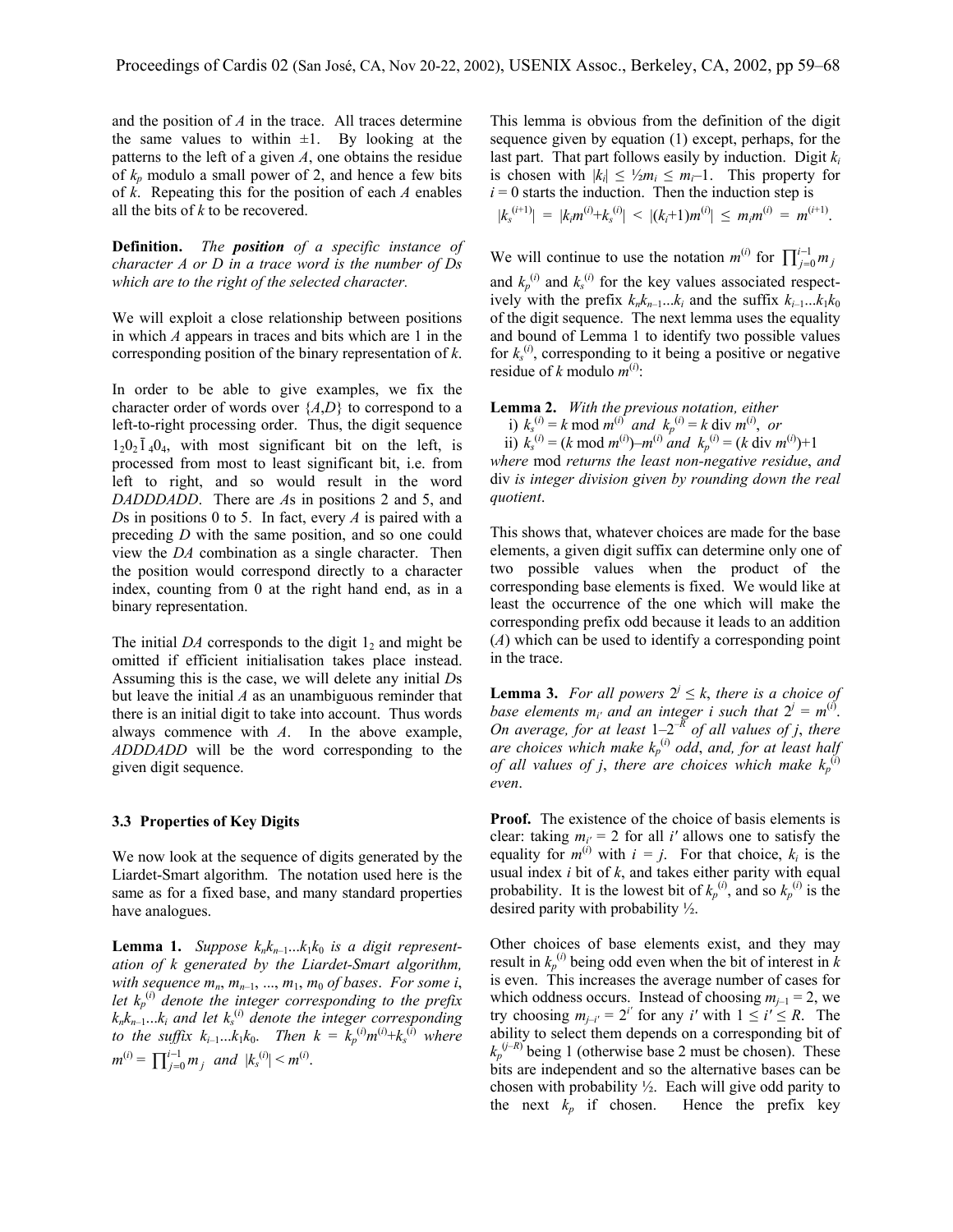corresponding to  $2<sup>j</sup>$  can be made odd with probability at least  $1 - 2^{-R}$ .

Of course, this argument just gives a lower bound on how many *j*s will give rise to two key prefix and two suffix values. It doesn't guarantee that when both values are possible they will both appear with nonnegligible frequencies. The actual relative frequencies appear to depend on the lowest *R* bits of the  $k_p$ corresponding to  $m^{(i)} = 2^{j-R}$ . However, in the next section, a lower bound on the ratio will be produced as necessary for each choice of these bits.

#### **3.4 Recovering One Digit of** *k*

In this section we show how to recover the least significant digit  $k_0$  and associated base  $m_0$  in one representation of *k* and how to identify the subset of traces which correspond to the associated prefix key  $k_p$ such that  $k = k_p m_0 + k_0$ . Exactly the same process yields other digits of *k* independently. Those digits can then be assembled together to give *k* in the manner described in the next section.

If *Tr* is the full set of all sample traces, then we denote by *Tri* the set of traces obtained by taking each member of *Tr* and deleting the suffix to the right of, but not including, the *D* of position *i*. Thus  $Tr_0 = Tr$ .  $Tr_i$  is partitioned into two complementary subsets:  $Tr_i^A$  which consists of those traces which terminate with *A*, and  $Tr_i^D$  which consists of those traces which terminate with *D*. We need to identify one of these subsets for each digit choice so that its neighbour to the left can be selected correctly.  $Tr_i^A$  always represents the odd choice for  $k_p^{(i)}$ , but some traces in  $Tr_i^D$  may contain only some of the operations for the rightmost prefix digit, and so not represent any  $k_p^{(i)}$  properly.

The derivation here does make specific use of the fact that in this implementation  $\overline{1}$  is not allowed as a digit for base 2. Similar arguments apply when  $\overline{1}$  is allowed, but there is a duality which leaves a complicating ambiguity between the two values of  $\pm k_s$  throughout the reconstruction process. This is only resolved when the complete value of *k* is reconstructed and under the assumption that the true sign of *k* is known.

**Lemma 4.** *Select any trace for key k*. *Then k is exactly divisible by* 2*<sup>i</sup> where i is the uniquely defined integer such that ADi is a suffix of the trace*.

**Proof.** Clearly, if *k* is divisible by  $2^{i}$  then base 2 must be chosen for the lowest *i* digits, which are then all zeros. This leads to a character sequence  $D^i$  of *i* consecutive *D*s as a suffix in every trace. If *k* is not

divisible by  $2^{i+1}$  then, whatever the next choice of base, the digit will be non-zero and hence cause *A* to be appended to the sequence, yielding the suffix  $AD^i$ .

This result enables these *i* occurrences of *D* to be identified with *i* least significant digits 0, each of base 2. Moreover, all traces confirm this conclusion. So, removing the digits one at a time,

**Lemma 5.** *If every trace in Tr has final character D then we may take*  $k_0 = 0$ ,  $m_0 = 2$  *and the traces of*  $Tr_1$  *all represent the associated*  $k_n$ .

If *k* is odd, no digit has been deduced yet, and further work must be done.

**Lemma 6.** *Suppose*  $k \equiv 1 \mod 2^i$  *where*  $i \leq R$ *. Then*  $k \equiv 2^{i+1}$  mod  $2^{i+1}$  *if Tr contains a trace with suffix AD<sup><i>i*</sup>A. If  $k \equiv 2^{i+1}$  mod  $2^{i+1}$  then the probability that Tr *contains no trace with suffix*  $AD^iA$  *is*  $(1-p_i^{\prime})^{|Tr|}$  where  $p_i' = p_1 + p_2 + ... + p_i$ .

**Proof.** If  $k \equiv 1 \mod 2^{i+1}$  then a base of  $m_0 = 2^{i+1}$  or larger will lead to suffix  $D^{i+1}A$ . However, a smaller base  $m_0 = 2^j$  will lead to suffix  $D^j A$  with digit  $k_0 = 1$  and the forced selection of base 2 at least  $i+1-j$  times. This again leads to suffix  $D^{i+1}A$ .

Now suppose  $k \equiv 2^{i+1} \mod 2^{i+1}$ . A base of  $m_0 = 2^{i+1}$  or larger again leads to suffix  $D^{i+1}A$ . However, the choice of base  $m_0 = 2^i$  means lowest digit  $k_0 = 1$  and next digit determined by  $k$  div  $2^i$ , which is odd. Hence the suffix is  $AD^iA$  for that choice. Similarly, a base  $m_0 = 2^j$  with *j* < *i*, will lead to suffix *D<sup>j</sup>A*, digit  $k_0 = 1$  and  $k_p \equiv 2^{i-j}$ mod  $2^{i-j+1}$ . So this choice is followed by the forced selection of base 2 exactly  $i-j$  times with associated digit 0. The subsequent digit is then odd, resulting in the overall suffix *AD<sup>i</sup> A*.

Thus, suffix  $AD^iA$  guarantees  $k \equiv 2^i+1 \mod 2^{i+1}$  and it occurs precisely when the least significant base choice is  $2^j$  with  $j \le i$ . These choices occur for a given trace with probability  $p_i' = p_1 + p_2 + ... + p_i$ . Hence suffix  $AD^iA$ will not happen for any trace in *Tr* with probability  $(1-p_i')^{|Tr|}$ . . ■

**Lemma 7.** *Suppose*  $k \equiv 1 \mod 2^i$ . *If Tr contains a trace with suffix AD<sup><i>i*</sup>A then  $k \equiv 2^{i+1}$  mod  $2^{i+1}$ , *we may take*  $k_0 = 1$  *and*  $m_0 = 2^i$ , *and* the traces of  $Tr_i^A$  all *represent the associated kp*.

This lemma deals with the recognisable instances of  $k \equiv 2^{i+1}$  mod  $2^{i+1}$ . When base  $2^{i}$  is chosen for any  $j \leq i$ , the suffix is  $AD^iA$  for these cases. As this occurs in  $p_i'$ of cases, so we expect  $Tr_i^A$  to contain approximately *pi'*|*Tr*| elements.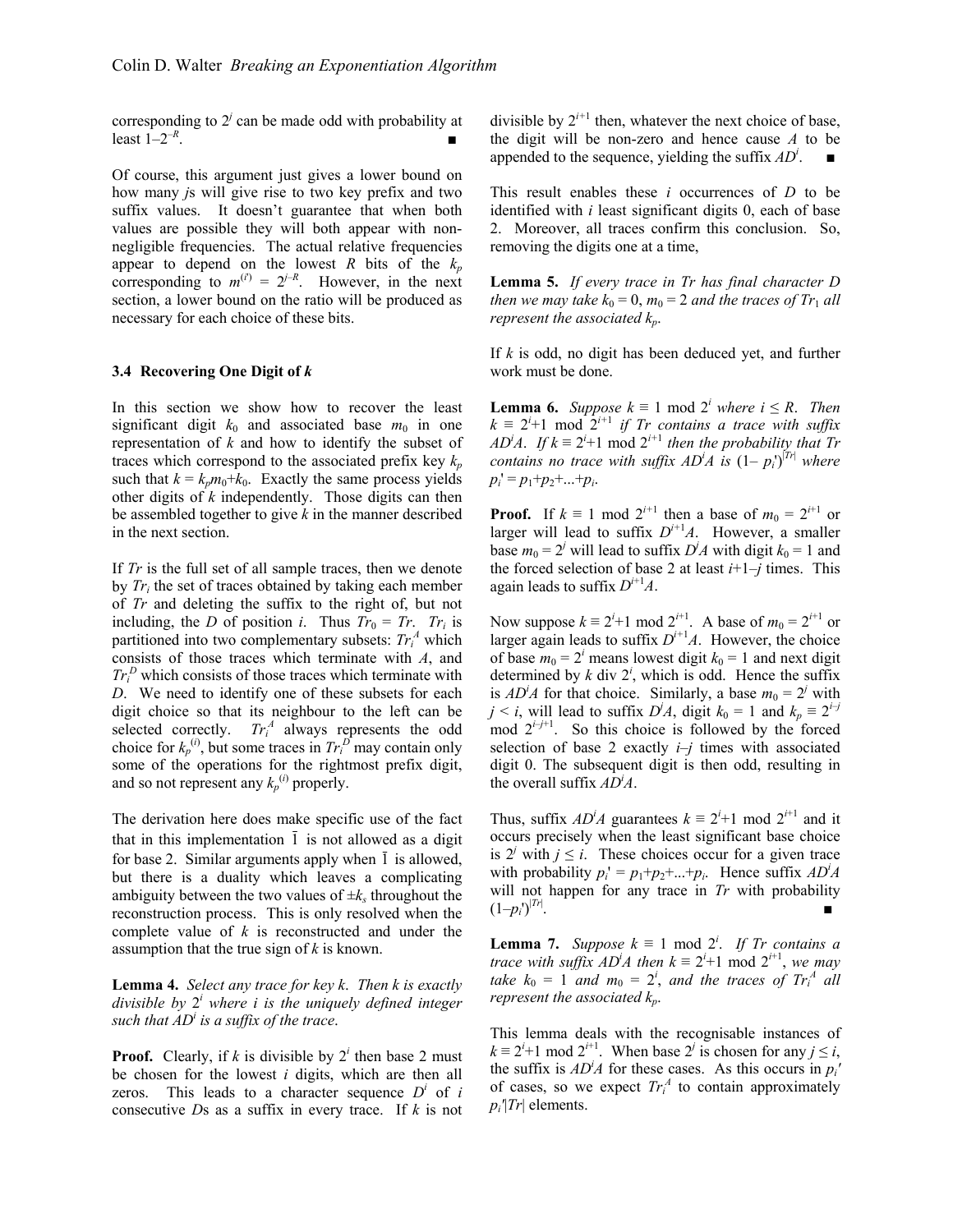We will assume  $k \equiv 1 \mod 2^{i+1}$  if there is no suffix *AD<sup>i</sup>A* but we know  $k \equiv 1 \mod 2^i$ . By Lemma 6, this introduces a small probability of error which can be decreased by taking a larger sample if necessary, or by further analysis, such as through a more exhaustive analysis of suffixes and their expected frequencies than there is space for here. Note, however, that if  $p_i' = 0$ then this choice of  $m_0$  will not resolve which residue mod  $2^{i+1}$  is correct. Hence an increase in security might be obtained by having  $p_1 = p_2 = ... = p_i = 0$  where *i* is as large as possible.

**Theorem 1.** *Assume each base* 2*<sup>i</sup> is selected with probability*  $p_i$  *for odd key values, and digit*  $\overline{1}$  *is only used for bases greater than 2. Let*  $p_i' = p_1 + p_2 + ... + p_i$  *and*  $\overline{p_i'} = 1-p_i'$ . *Suppose k is a random odd integer that has generated trace set Tr and*  $j$   $(1 \leq j \leq R+1)$  *is such that Tr contains no trace with suffix*  $AD^iA$  *for any*  $i < j$ *. Then*  $k \equiv 1 \mod 2^j$  *with probability*  $\prod_{i=1}^{j-1} (1 + \overline{p_i}^{j}|^{Tr})^{-1}$ .  $\overline{p_i}$ <sup> $|Tr$ </sup>

**Proof.** We prove this by induction on *j*. For  $j = 1$  the statement claims nothing, and so holds. For the induction step, assume the statement holds for some  $j \leq R$ . Suppose also that *Tr* contains no trace with suffix  $AD^i\vec{A}$  for any  $i \leq j$ . By the induction hypothesis,  $k \equiv 1 \mod 2^j$  with probability  $\prod_{i=1}^{j-1} (1 + \overline{p_i}^{1}|T^r|)^{-1}$  $\overline{p_i}^{|Tr|})^{-1}$ .

Since *k* is random, the two possibilities for *k* mod  $2^{j+1}$ are equally likely. So, by Lemma 6, no occurrence of suffix  $AD^jA$  means  $k \equiv 1 \mod 2^{j+1}$  with probability  $(1 + \overline{p_j}^{\vert Tr \vert})^{-1}$ . This factor just needs multiplying into the product to obtain the claim for  $j+1$  in place of  $j$ .

**Theorem 2.** *With assumptions and notation as in Theorem* 1, *suppose k is odd and j is minimal such that*  $1 \leq j \leq R+1$  *and Tr contains a trace with suffix ADA*. *Then*  $k \equiv 2^{j+1}$  mod  $2^{j+1}$  *with probability* 

$$
{\prod}_{i=1}^{j-1}(1+{\overline{p_i}}^{\bullet|Tr|})^{-1}\ .
$$

*If*  $j \leq R$  we may take  $k_0 = 1$  and  $m_0 = 2^j$  and then the set *of traces for the associated*  $k_p$  *is*  $Tr_j^A$ .

**Proof.** Theorem 1 shows that, for the given definition of *j*,  $k \equiv 1 \mod 2^j$  with probability  $\prod_{i=1}^{j-1} (1 + \overline{p_i}^{1/|T^*|})^{-1}$  $\overline{p_i}^{|Tr|})^{-1}$ . If  $k \equiv 1 \mod 2^{j+1}$  then, as in the proof of Lemma 6, all traces must terminate with suffix  $D^{+1}A$ , which is not the case. Hence  $k \equiv 2^{j+1} \mod 2^{j+1}$  with the stated probability.

For the base  $m_0 = 2^j$ ,  $k \equiv 1 \mod m_0$  and so the associated digit is  $k_0 = 1$ . However,  $k_p = k$  div  $2^j$  is odd, which forces the next digit to be non-zero. Hence *A* is the

next operation leftwards after the suffix *D<sup>j</sup> A* which corresponds to  $m_0$ . Thus, the relevant traces for the next digit are those of  $Tr_j^A$ . ■

The values of *k* for which no least significant digit has yet been assigned are those satisfying  $k \equiv 1 \text{ mod } 2^{R+1}$ . Picking maximal base  $m_0 = 2^R$  gives  $k_0 = 1$  and makes  $k_p$  even. The associated set of prefix traces should be  $Tr_R^D$ . A possible difficulty with this definition is that for some traces removing the suffix  $D<sup>R</sup>A$  may split subsequences which correspond to one digit. However, every choice of base  $2^i$  corresponds to a suffix  $D^i A$ where  $i \leq R$ , and must be followed by a number of instances of base 2 with digit 0 which makes the total modular division by at least  $2^{R+1}$ . Hence the suffix  $D^R A$ corresponds to the operations for a whole number of digits. Therefore  $Tr_R^{\bar{D}}$  does indeed contain traces which represent only operations for sequences of complete digits, and so those traces all represent the same key value.

**Theorem 3.** *With the same assumptions and notation as in Theorem* 1, *suppose every trace in Tr has suffix*  $D^{R+1}A$ . *Then, with probability*  $\prod_{i=1}^{R} (1 + \overline{p_i}^{r}|^{Tr})^{-1}$  $T_1(1+\overline{p_i}^{|Tr|})^{-1}$ ,  $k \equiv 1 \mod 2^{R+1}$  *and we may pick*  $m_0 = 2^R$ . *For this choice*  $k_0 = 1$ ,  $k_p$  *is the common key for*  $Tr_R^D$ ,  $k_p$  *is even*, and  $Tr_R^D = Tr_R$  has the same cardinality as  $Tr$ .

#### **3.5 Combining Digits to Recover** *k*

For every position *j* at which there is an occurrence of *A* in some trace of *Tr*, the procedures of the previous subsection can be applied to  $Tr_j^A$  to obtain a base and digit at that point. These digits are used when determining a digit sequence for *k*. Starting at  $j = 0$ , the digits are selected iteratively. As well as a digit and base, each trace set  $Tr_j^A$  gives rise to another trace set defined at some position  $j'$  >  $j$ . We will show that:

• For this definition of  $j'$ , the next digit is determined by whichever is appropriate of  $Tr_j^A$  or  $(Tr_j^A)_R^D$ .

Here we need to check on the definition of the trace subsets. If applied iteratively, the procedures above would actually determine smaller and smaller subsets: each time we apparently take a subset of the traces from the previous step. However, because only two key values (one odd, one even) are associated with any position, every prefix which represents the operations of a complete number of digits must correspond to the odd key if it terminates with *A* and the even key if it terminates with *D*. Of course, every trace prefix terminating with *A* must consist of the operations for a whole number of digits since *A* cannot appear in the middle of the sequence of operations for a single digit.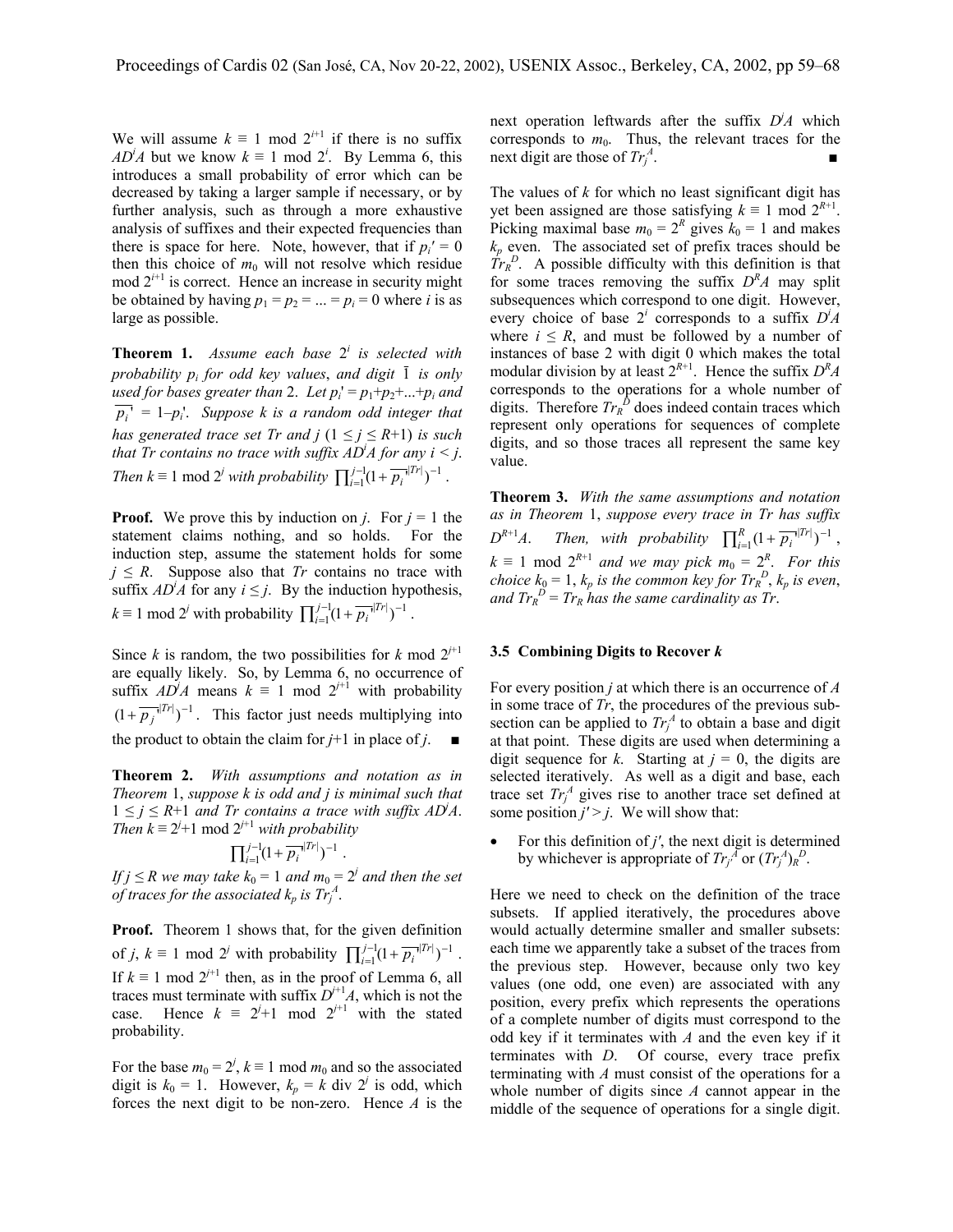So every trace in  $Tr_j^A$  is generated from a key value which is common to them all. Hence, the full set  $Tr_j^A$ can be used to determine the next digit, not just the subset of  $Tr_j^A$  determined by the procedures above.

In the case of the prefix trace set  $Tr_{j+R}^{D}$ , it is not clear which traces are generated by a complete key. In some cases, the final *D* may not be the final operation of the digit sequence from which it was derived. Hence, the subset  $(Tr_j^A)_R^D$  must be used, not  $Tr_{j+R}^D$ . However, the construction observed that every such trace had suffix  $D^{R+1}A$ . So  $(Tr_j^A)_R^D$  has the same cardinality as  $Tr_j^A$ . Hence the trace subsets bulletted above are indeed the correct ones to use for the key digits, and they do not progressively decrease in size.

The process of digit determination only begins to fail once a leading instance of *A* is encountered: Theorem 2 guarantees progress up to that point. Traces are not all the same length. Some will use a large base for the most significant digit. Their initial *D*s are deleted, giving them fewer instances of *D* overall, making their traces shorter. These traces are simply discarded when fully processed. The procedures above still apply to the subset. Again, following Theorem 2, further digits can still be defined until the trace set becomes empty. However, once the first (i.e. shortest) traces run out, the remaining key is representable by a single digit, so it is bounded in absolute value by  $2^{R-1}-1$ . Each increment of the position in the trace set reduces the representable key by a factor of 2. Eventually, assuming there are enough traces, the initial *A* of the longest trace has a digit bounded by 1, and so must be 1. Hence *k* is completely determined. "Enough" traces would be present if, for example, base 2 were chosen for the most significant digit. Insufficient traces just increases the number of possible values of *k* which may need testing by a small factor (under  $2^{R-1}$ ).

#### **3.6 The Probability of Error**

We have been careful to obtain the probability of error in each digit in order i) to see if it is feasible to recover the key and ii) to see how the probabilities  $p_i$  might be adjusted in the algorithm definition to provide improved security.

The procedures of §3.4 define the probabilities in terms of the size of the trace set being employed at that time. Generally, it is equal to the cardinality of a set of the form  $Tr_j^A$ . This is equal to  $|Tr|$  times the number of *DA*s in position *j* divided by the number of *DA*s or *D*s in that position. This can be approximated by |*Tr*| times the overall probability  $p_A$  of  $DA$  divided by the overall probability  $p_D$  of *DA* or *D*. Since the choice of base

 $m = 2<sup>i</sup>$  produces *i*–1 occurrences of *D* followed by one of *DA* when  $i > 0$ ,  $|Tr_j^A| \approx \pi |Tr|$  where

$$
\pi = \frac{p_A}{p_D} = \frac{p_1 + p_2 + \dots + p_R}{p_0 + p_1 + 2p_2 + \dots + Rp_R}
$$

For a uniform distribution this works out at  $\pi = \frac{2}{R+3}$ where typically we might expect  $R = 3$ ; and for  $2^R$ -ary sliding windows it works out at  $\pi = \frac{1}{R+1}$ .

In fact, the formula under-estimates the average size of  $Tr_j^A$ . Some positions do not have any occurrences of *A*, and we do not use the associated trace subsets. This increases the average for those positions which do have occurrences of *A*.

Next, the distribution of base choices in the reconstructed key differs from that generated by the recoding process. Suppose *k* is odd for the set of traces at some point during the reconstruction. In Theorem 2, the distribution of odd residues  $k \mod 2^{R+1}$  is uniform. So, neglecting the assumed small numbers of incorrectly assigned cases resulting from some of the possible suffixes not occurring, base  $2<sup>j</sup>$  will be selected for the reconstructed key with probability  $2^{-j}$  for  $0 \le i \le R$  and produce an odd next key. Further, base  $2^R$ will turn up in the remaining  $2^{-R}$  cases of odd keys but produce an even next key. In half of all cases, an even key will lead to an even key. Consequently, out of every  $2^R + 2$  digit choices in the reconstruction, on average  $2^R$  will be odd and 2 will be even.

By Theorems 2 and 3, the probability of the reconstructed key being correct is a product of factors of the form  $(1 + \overline{p_i}^{n|Tr_j^A|})^{-1}$ . These factors can be approximated by  $(1 + \overline{p_i}^T)^{\pi |T_r|})^{-1}$ . Since choosing base  $2<sup>j</sup>$  leads to *j* such factors, there is essentially one such factor for every bit of *k*. The exceptions are where an even key causes base 2 and digit 0. Then there is no doubt about the correctness of the digit 0. This last case occurs for  $2(2^R+2)^{-1}\log_2 k$  bits of the initial key *k*. Otherwise, for odd keys, the relative frequency of different bases means that the factor  $(1 + \overline{p_i}^{TT}|)^{-1}$  will appear on average for  $2^{R-i}(2^R+2)^{-1}\log_2 k$  bits if  $0 < i < R$  and for  $2(2^R + 2)^{-1} \log_2 k$  bits if  $i = R$ .

Because  $p_R' = p_1 + p_2 + ... + p_R = 1$ , the factor for  $i = R$  is 1, and so can be ignored. Hence,

**Lemma 8.** *The key k can be recovered with a probability approximately*

$$
\prod_{i=1}^{R-1} \bigl(1 + \overline{p_i}^{|\pi|Tr|}\bigr)^{-2^{-i}n}
$$

 $\mathbf{u} = (1+2^{1-R})^{-1} \log_2 k$  *and*  $\pi$  *is as defined above.*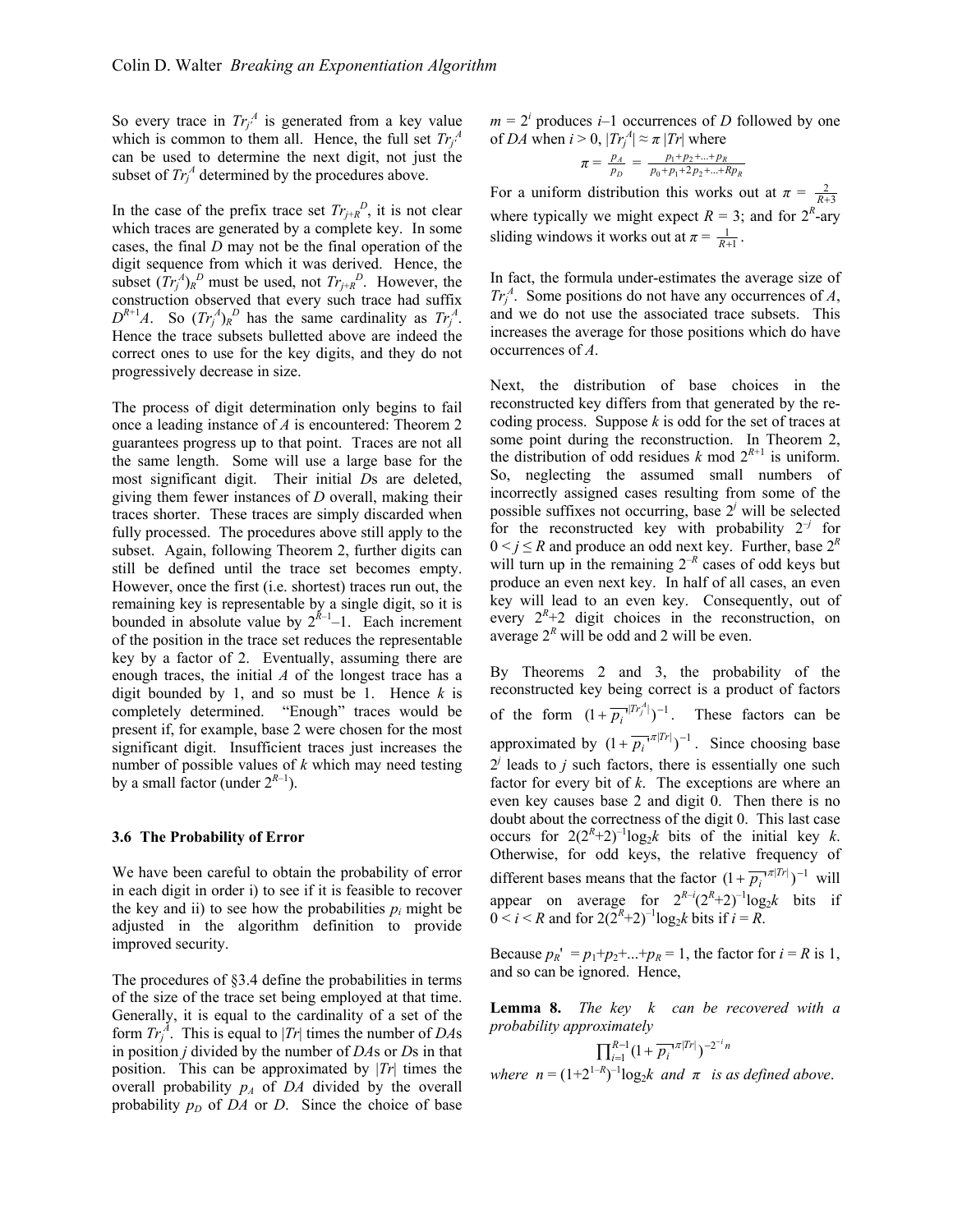The property  $\overline{p_i} \leq 1 - p_1$  provides a lower bound for this product. Consequently,

**Lemma 9.** *For a uniform distribution of base*, *the key k can be recovered with a probability at least*   $(1 + (\frac{R-1}{R})^{\pi |Tr|})^{-n}$ 

*where*  $n = (1-2^{1-R})(1+2^{1-R})^{-1}\log_2 k$  *and*  $\pi = \frac{2}{R+3}$ .

For specific choices, it is possible to evaluate the product in Lemma 8 exactly. A typical choice would be to have a key with 192 bits,  $R = 3$  (which requires storing two pre-computed multiples, namely *P* and 3*P*), and a uniform choice of base, i.e.  $p_1 = p_2 = p_3 = \frac{1}{3}$ . Then  $\pi = \frac{1}{3}$  and the product in Lemma 8 is just under  $2^{-31}$  for  $|Tr| = 9$ . So, if a key can be reconstructed and checked for correctness in unit time,

**Theorem 4.** *If doubles and adds can be distinguished on individual traces, and traces are captured from* 9 *applications of the same unblinded* 192-*bit key*, *then the Liardet-Smart algorithm with uniform selection of base*  $\leq$  2<sup>3</sup> can be broken with a computational effort of about *O*(231). *With twice as many traces, the computational effort falls to under*  $O(2^{10})$ *.* 

Of course, the full force of all the patterns available and their relative frequencies has not yet been applied. Hence the danger is probably substantially underestimated. Once a possible key has been recovered, there is considerable unused data in the traces that has not yet been used and can be investigated for checking purposes. In the uniform case, about  $\frac{R+1}{R+3}$  of the data is so far unused – that in the complementary sets  $Tr_j^D$ . This contains information about digits whose bases were not aligned with those of the reconstructed representation of *k*. Choosing a different base from that of the reconstruction process described above will provide confirmation about the correctness of each bit of *k*. Indeed, each trace has to be consistent with some choice of bases, and the rightmost inconsistency in a trace will usually be very close to the rightmost bit in error. There is insufficient space here to improve the probabilities which are a consequence of this approach, but the computational feasibility of the attack is already assured.

If the attacker is unable to distinguish clearly between adds and doubles, then the unused data vastly increases his ability to make corrections. Moreover, as each digit is obtained through a purely local extraction of data from traces, it is easy to automate an exhaustive process to check for the overall best digit solutions using all traces, and hence prioritise the order for considering the most likely values for *k*. However, for the data that has been used, any indistinctness between *A* and *D* is unimportant. In this attack, it is only necessary to establish whether or not an *A* has appeared at each position. The relative frequency of *A*s means that the certainty of this can be determined with high degree just by increasing the number of traces sufficiently.

#### **4 Counter-Measures**

Our formulae for bounding the accuracy repeatedly used the probabilities of smaller bases much more than larger bases, and the accuracy improves when these probabilities are increased at the expense of the probabilities of larger bases. This is consistent with the greater ambiguity afforded by digits of larger bases. Thus we recommend not using a uniform choice for the base, but employing a strong bias towards large bases, such as was illustrated in §2.2. In the extreme, the standard, non-randomised, *m*-ary exponentiation technique is obtained, and this is not susceptible to the attack.

The cost of key masking is not entirely trivial in the context of ECC. Adding a 32-bit random multiple of the group order to the key increases the point multiplication cost by some 17% for 192-bit keys, although it is a much smaller fraction of the total encryption cost. Adding a smaller random multiple is probably ineffective if it results in a number of repetitions of the same key value within the lifetime of the key. The highly repetitive nature of the traces resulting from the same prefix keys turning up again and again means that a duplicated key could be assumed if, and only if, traces matched closely enough.

The "double-and-add-always" method of computation provides a good measure of protection, but is expensive. The attacker then has to determine whether or not the result of the addition is used before he can mount the attack. This is much more difficult than distinguishing the two operations. Hence traces will be susceptible to much more frequent errors, and a much greater number of traces will have to be recovered.

There are alternative randomised algorithms for which this type of attack does not apply, and others that display similar weaknesses. That of Oswald and Aigner [9] can be attacked in a similar way. MIST [15, 17] does not exhibit the same repetition of key values during key processing, and so may be a safer choice. A new algorithm by Itoh *et al*. [18] may also be worthy of consideration.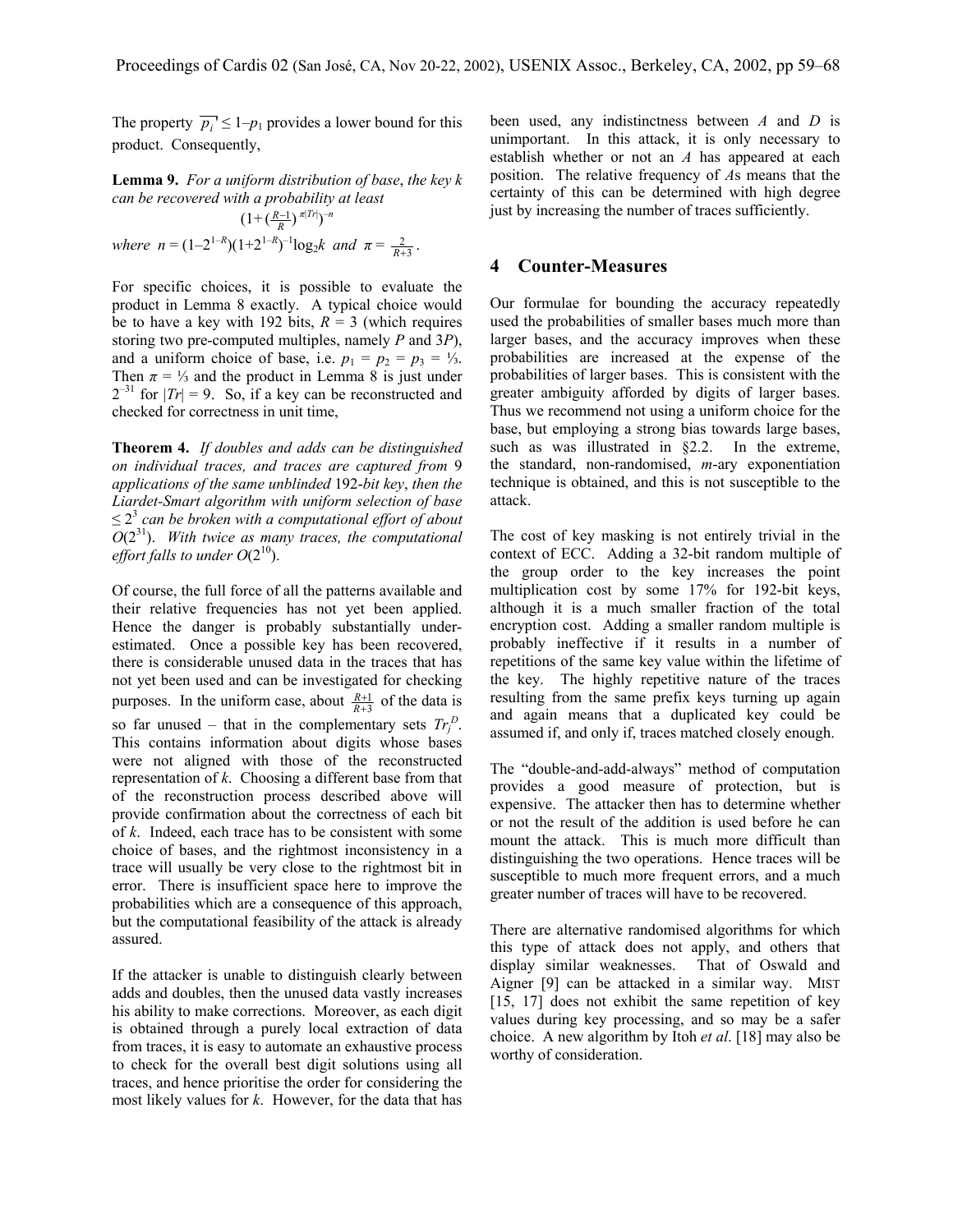## **5 Conclusion**

It might have been hoped that the Liardet-Smart algorithm would avoid the cost of any additional counter-measures such as key blinding when the same secret key is repeatedly re-used, but this now appears not to be so. Specifically, the key needs to be masked, or the pattern of adds and doubles has to be well hidden for individual point multiplications.

Of course, there are many circumstances in which the algorithm is clearly of value, such as ECDSA, for which a different random key is used every time. Then, for suitable parameter choices, the space of keys generating a given pattern of adds and doubles is infeasibly large, and so cannot be attacked successfully without additional data.

### **References**

- [1] C. H. Gebotys & R. J. Gebotys, *Secure Elliptic Curve Implementations: An Analysis of Resistance to Power Attacks in a DSP Processor*, Cryptographic Hardware and Embedded Systems – CHES 2002, B. Kaliski, Ç. Koç & C. Paar (editors), Lecture Notes in Computer Science, **2523**, Springer-Verlag, 2002, *to appear*.
- [2] J. C. Ha & S. J. Moon, *Randomized Signed-Scalar Multiplication of ECC to Resist Power Attacks*, Cryptographic Hardware and Embedded Systems – CHES 2002, B. Kaliski, Ç. Koç & C. Paar (editors), Lecture Notes in Computer Science, **2523**, Springer-Verlag, 2002, *to appear*.
- [3] K. Itoh, J. Yajima, M. Takenaka & N. Torii, *DPA Countermeasures by Improving the Window Method*, Cryptographic Hardware and Embedded Systems – CHES 2002, B. Kaliski, Ç. Koç & C. Paar (editors), Lecture Notes in Computer Science, **2523**, Springer-Verlag, 2002, *to appear*.
- [4] D. E. Knuth, *The Art of Computer Programming*, vol. 2, "Seminumerical Algorithms", 2nd Edition, Addison-Wesley, 1981, 441–466.
- [5] P. Kocher, *Timing Attack on Implementations of Diffie-Hellman, RSA, DSS, and other systems*, Advances in Cryptology – CRYPTO '96, N. Koblitz (editor), Lecture Notes in Computer Science, **1109**, Springer-Verlag, 1996, 104–113.
- [6] P. Kocher, J. Jaffe & B. Jun, *Differential Power Analysis*, Advances in Cryptology – CRYPTO '99,

M. Wiener (editor), Lecture Notes in Computer Science, **1666**, Springer-Verlag, 1999, 388–397.

- [7] P.-Y. Liardet & N. P. Smart, *Preventing SPA/DPA in ECC Systems using the Jacobi Form*, Cryptographic Hardware and Embedded Systems – CHES 2001, Ç. Koç, D. Naccache & C. Paar (editors), Lecture Notes in Computer Science, **2162**, Springer-Verlag, 2001, 391–401.
- [8] T. S. Messerges, E. A. Dabbish & R. H. Sloan, *Power Analysis Attacks of Modular Exponentiation in Smartcards*, Cryptographic Hardware and Embedded Systems (Proc CHES 99), C. Paar & Ç. Koç (editors), Lecture Notes in Computer Science, **1717**, Springer-Verlag, 1999, 144–157.
- [9] E. Oswald & M. Aigner, *Randomized Addition-Subtraction Chains as a Countermeasure against Power Attacks*, Cryptographic Hardware and Embedded Systems – CHES 2001, Ç. Koç, D. Naccache & C. Paar (editors), Lecture Notes in Computer Science, **2162**, Springer-Verlag, 2001, 39–50.
- [10]J.-J. Quisquater & D. Samyde, *ElectroMagnetic Analysis (EMA): Measures and Counter-Measures for Smart Cards*, Smart Card Programming and Security (E-smart 2001), Lecture Notes in Computer Science, **2140**, Springer-Verlag, 2001, 200–210.
- [11]J.-J. Quisquater & D. Samyde, *Eddy current for Magnetic Analysis with Active Sensor*, Smart Card Programming and Security (E-smart 2002), Lecture Notes in Computer Science, Springer-Verlag, 2002, *to appear*.
- [12]M. Joye & J.-J. Quisquater, *Hessian Elliptic Curves and Side Channel Attacks*, Cryptographic Hardware and Embedded Systems – CHES 2001, Ç. Koç, D. Naccache & C. Paar (editors), Lecture Notes in Computer Science, **2162**, Springer-Verlag, 2001, 402–410.
- [13]C. D. Walter & S. Thompson, *Distinguishing Exponent Digits by Observing Modular Subtractions*, Topics in Cryptology – CT-RSA 2001, D. Naccache (editor), Lecture Notes in Computer Science, **2020**, Springer-Verlag, 2001, 192–207.
- [14]C. D. Walter, *Sliding Windows succumbs to Big Mac Attack*, Cryptographic Hardware and Embedded Systems – CHES 2001, Ç. Koç, D. Naccache & C. Paar (editors), Lecture Notes in